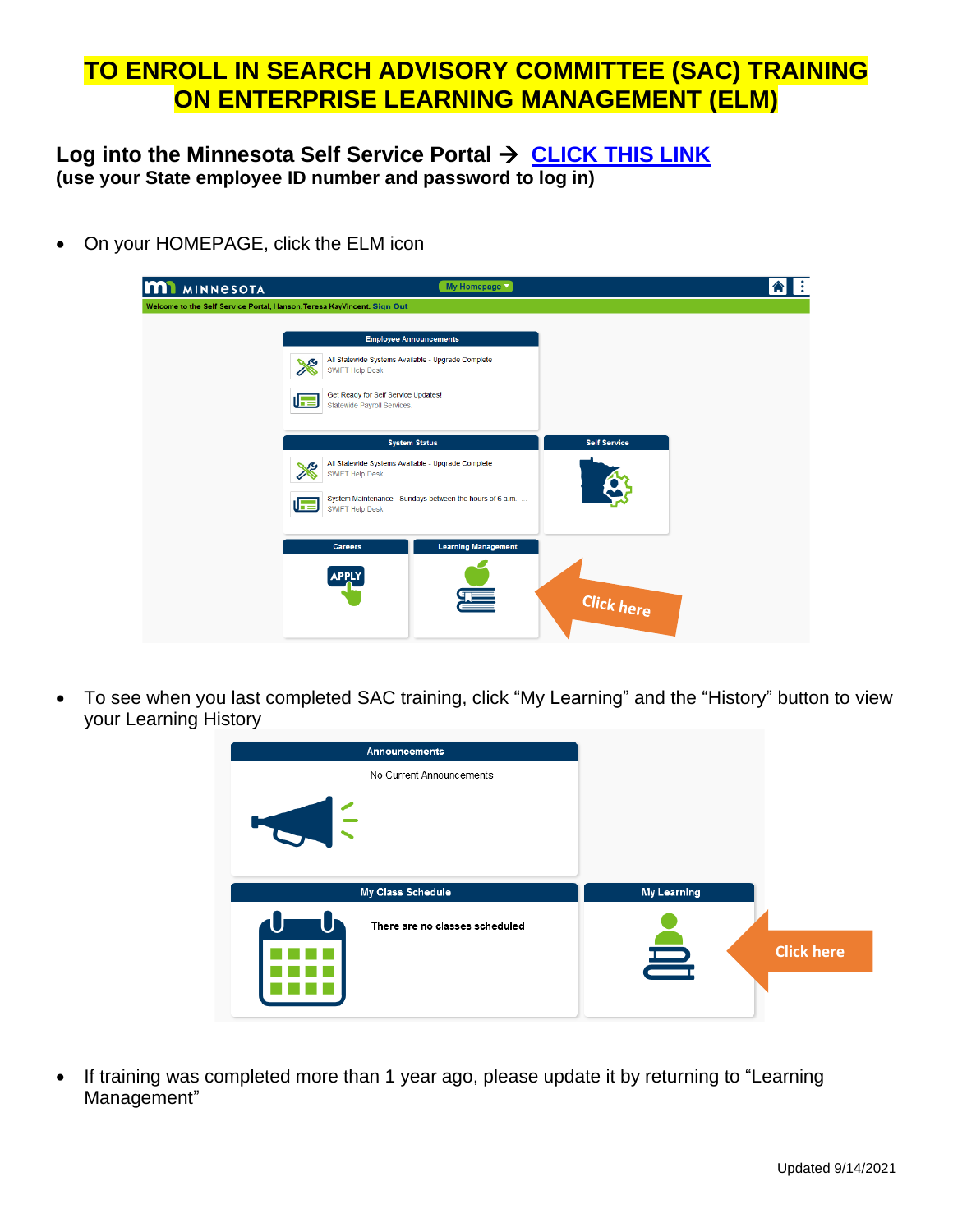| <b>&lt; Learning Management</b>         | <b>Click here</b>                                               | <b>My Learning</b>                                                                            | $\mathbf{A}$ $\mathbf{v}$<br>l : |
|-----------------------------------------|-----------------------------------------------------------------|-----------------------------------------------------------------------------------------------|----------------------------------|
| Welcome to the Self Service Portal, Ha. | <b>CONSTRUCTION</b>                                             |                                                                                               |                                  |
| My Learning                             | Planned<br>History<br>Current                                   |                                                                                               | $\wedge$                         |
| Supplemental Learning                   | <b>Learning History</b>                                         |                                                                                               |                                  |
| <b>T</b> Certification Status           | Y<br>田<br>国                                                     |                                                                                               |                                  |
| <b>T</b> Learning Plans                 | BSU - All Employees training prog<br>Program<br>E Not Completed | Search Advisory Committee traini<br>Web-Based Launch and Enroll<br>E Completed on 14 May 2021 |                                  |
|                                         |                                                                 | Launch                                                                                        |                                  |

• In the "Find Learning" search box, enter the following:

 $\overline{\phantom{a}}$ 

| <b>For this course:</b>                   | What do I type and where?                      |
|-------------------------------------------|------------------------------------------------|
| <b>Search Advisory Committee Training</b> | Type "Search" in the "Description" box or      |
| (Part 1 of 2)                             | "E260000LR0022" in the "Course Code" box       |
| Unconscious Bias in the Search Process    | Type "Unconscious" in the "Description" box or |
| (Part 2 of 2)                             | "E260000LR0019 in the "Course Code" box        |

| < My Homepage                                       | <b>Learning Management</b>                                              |                                |  |
|-----------------------------------------------------|-------------------------------------------------------------------------|--------------------------------|--|
|                                                     | Welcome to the Self Service Portal, Hanson, Teresa KayVincent. Sign Out |                                |  |
|                                                     | Announcements                                                           |                                |  |
|                                                     | No Current Announcements                                                |                                |  |
|                                                     |                                                                         |                                |  |
|                                                     | My Class Schedule                                                       | <b>My Learning</b>             |  |
|                                                     | There are no classes scheduled                                          | 喜                              |  |
|                                                     | <b>Find Learning</b>                                                    | <b>Learning Administration</b> |  |
| Enter "search" or one of<br>the 2 course codes here | Enter Search Criteria<br>$\gg$                                          | ⊠                              |  |
|                                                     | <b>Advanced Search</b>                                                  |                                |  |

• When the search results appear, click the title for Part 1 and then either "Enroll" or "Launch" the training. When done, follow the same instructions to also enroll or launch Part 2.